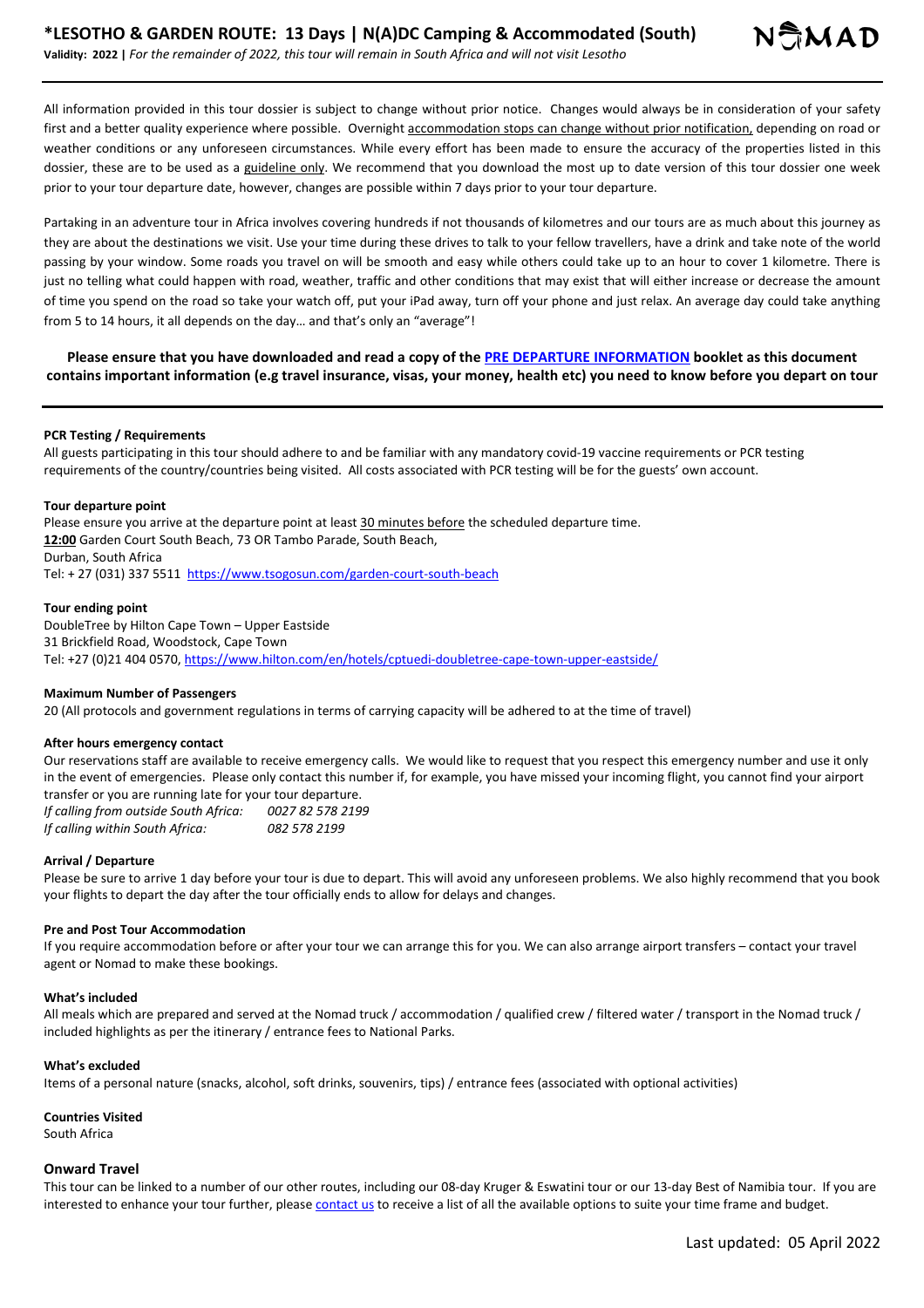# **\*LESOTHO & GARDEN ROUTE: 13 Days | N(A)DC Camping & Accommodated (South)**



**Validity: 2022 |** *For the remainder of 2022, this tour will remain in South Africa and will not visit Lesotho*

#### **Green Seats – Travel Responsibly in Africa**

Nomad has a non-profit Trust that looks after the people, animals and places that we visit. We realise that a footprint is left where we travel and for this reason, the Nomad Africa Trust was established. Your donation to the Trust is called a "Green Seat". If you would like to help Nomad making Africa Greener, simply choose the tick box during your booking process (or contact us afterwards to add it) and we will take care of the rest. The Nomad African Trust is responsible for the administration of the funds collected from the sale of the green seats and these funds are distributed to various projects as identified by the Trust.

#### **TOUR ITINERARY**

## **Day 1 - Kwa Zulu Natal Coast – UKhahlamba Drakensberg Park**

Running the length of the Kwazulu-Natal province, the Ukuhlamba Drakensberg Park is a UNESCO recognised world heritage site. Whether you go by the Zulu name uKhahlamba, meaning 'barrier of spears', or the Afrikaans name Drakensberge, meaning 'dragon mountains', these towering mountains will be our backdrop for the next two nights. On our way we make a short stop in Durban to stretch our legs before continuing to view the scenic Howick Falls and a visit to the nearby site that marked the capture of South Africa's most famous man, Nelson Mandela.

| Accommodation      | Himeville Arms https://www.premierhotels.co.za/hotels/kwazulu-natal/himeville-arms/               |
|--------------------|---------------------------------------------------------------------------------------------------|
| <b>Facilities</b>  | <b>Accommodated:</b> Two per Room with En-suite Bathroom                                          |
|                    | <b>Camping:</b> Two per Room with En-suite Bathroom                                               |
|                    | Please visit the website of the accommodation provider for a full list of the facilities offered. |
| Route              | Durban to Drakensberg                                                                             |
| <b>Meals</b>       | Dinner                                                                                            |
| Included Highlight | Visit to the Mandela Capture Site, visit Howick Falls                                             |

### **Day 2 - UKhahlamba Drakensberg Park**

We set out this morning for a lengthy hike. While we encourage everyone to make the most of the day in mountains, we may offer separate options depending on the activity level of the group. With a number of trails available we can ensure that we cater to every need, the most important aim is to ensure everyone enjoys this mountain paradise at their own pace.

| <b>Accommodation</b> | Himeville Arms https://www.premierhotels.co.za/hotels/kwazulu-natal/himeville-arms/               |
|----------------------|---------------------------------------------------------------------------------------------------|
| <b>Facilities</b>    | <b>Accommodated:</b> Two per Room with En-suite Bathroom                                          |
|                      | <b>Camping:</b> Two per Room with En-suite Bathroom                                               |
|                      | Please visit the website of the accommodation provider for a full list of the facilities offered. |
| <b>Meals</b>         | Breakfast, Lunch, Dinner                                                                          |
| Included Highlight   | Hike with your guide in Ukhahlamba-Drakensberg Park                                               |

#### **Day 3 – Mthatha**

Situated in the Transkei region, Mthatha is better known as the homeland of the Xhosa and the birthplace of Nelson Mandela. If time allows, we make a short stop at the Bunga Building which houses the story of the Long Walk to Freedom and an exhibition of the many gifts received by Nelson Mandela on behalf of the South African people.

| Accommodation     | Garden Court Mthatha https://www.tsogosun.com/garden-court-<br>mthatha?utm_source=google&utm_medium=businesslisting&utm_campaign=hotel_garden-court-mthatha |
|-------------------|-------------------------------------------------------------------------------------------------------------------------------------------------------------|
| <b>Facilities</b> | <b>Accommodated:</b> Twin Room with En-suite Bathroom                                                                                                       |
|                   | <b>Camping:</b> : Twin Room with En-suite Bathroom                                                                                                          |
|                   | Please visit the website of the accommodation provider for a full list of the facilities offered.                                                           |
| Route             | Drakensberg to Mthatha                                                                                                                                      |
| <b>Meals</b>      | Breakfast, Lunch, Dinner                                                                                                                                    |

## **Day 4 - Graaff Reinet**

The semi-arid Karoo represents the heartland of rural South Africa and presents a stark contrast to the mountains we leave behind. Our overnight stop is set in the historic town of Graaff-Reinet.

| Accommodation     | Profcon Resort http://www.profconresort.co.za/                                                    |
|-------------------|---------------------------------------------------------------------------------------------------|
| <b>Facilities</b> | <b>Accommodated:</b> Two per Room with En-suite Bathroom                                          |
|                   | <b>Camping:</b> Campsite with Shared Ablutions                                                    |
|                   | Please visit the website of the accommodation provider for a full list of the facilities offered. |
| Route             | Mthatha to Graaff Reinet                                                                          |
| <b>Meals</b>      | Breakfast, Lunch, Dinner                                                                          |

## **Day 5 - Graaff Reinet**

Graaff Reinet is the fourth oldest town in South Africa and this morning we enjoy a historical tour on foot of the town to hear about the history and visit the historic sites. This evening you will have the opportunity to join a sundowner excursion to the Valley of Desolation. This unique valley offers a panoramic view over the town and the wide-open plains stretching out below.

**Accommodation** Profcon Resort http://www.profconresort.co.za/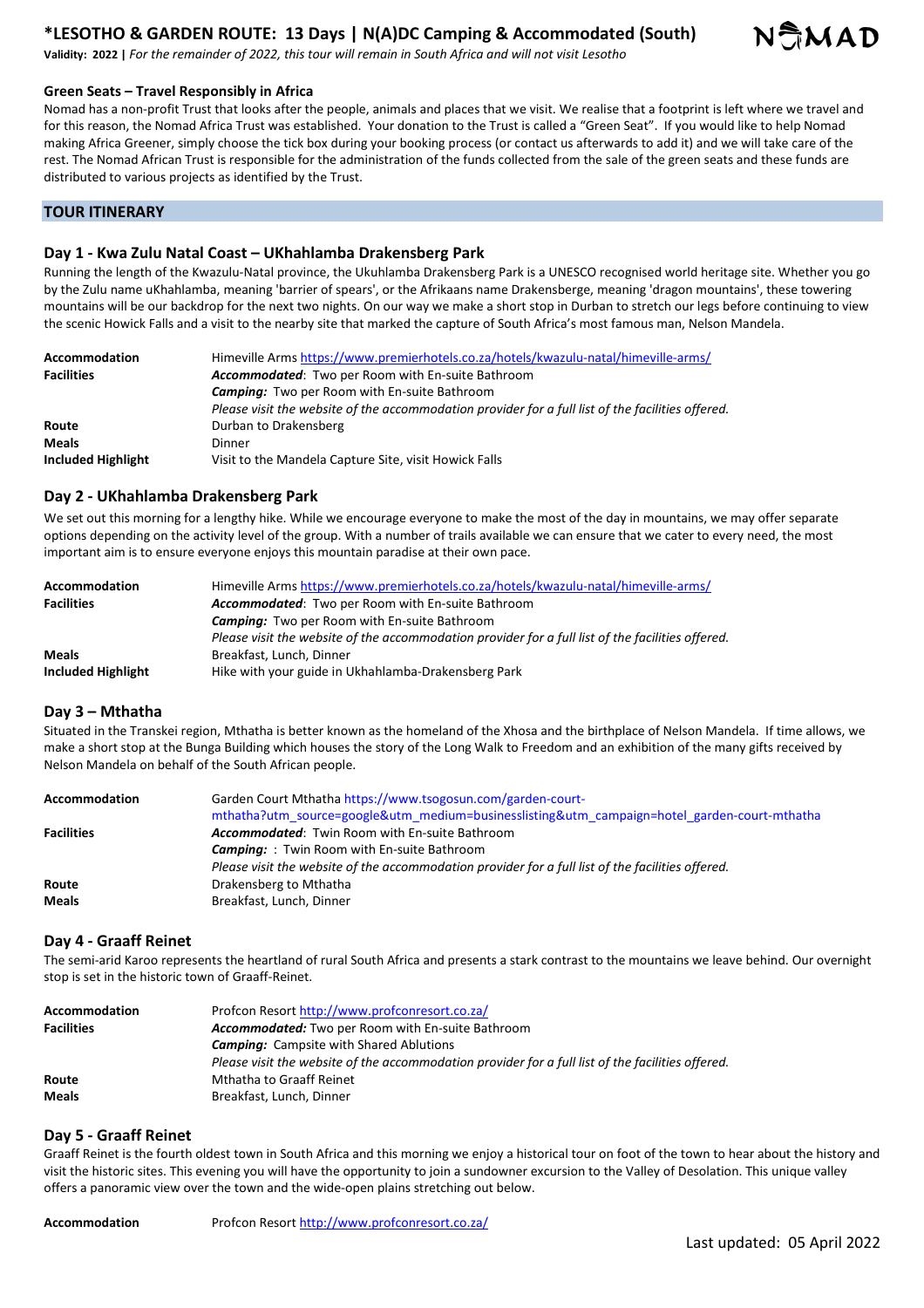# **\*LESOTHO & GARDEN ROUTE: 13 Days | N(A)DC Camping & Accommodated (South)**



**Validity: 2022 |** *For the remainder of 2022, this tour will remain in South Africa and will not visit Lesotho* **Facilities** *Accommodated:* Two per Room with En-suite Bathroom *Camping:* Campsite with Shared Ablutions *Please visit the website of the accommodation provider for a full list of the facilities offered.*  **Meals** Breakfast, Lunch, Dinner **Included Highlights** Historical walking tour of Graaff-Reinet / Valley of Desolation sundowner tour

# **Day 6 - Greater Addo Elephant National Park area**

Setting course for the coast once again, we pass through the open plains of the Karoo and the wildlife charms of the Addo National Park. Upon arrival in the greater Addo region, we headstraight to the National Park to enjoy an afternoon game drive in our Nomad truck, in search of the famous elephants that call Addo home.

| <b>Accommodation</b> | Kudu Ridge Lodge http://www.kuduridge.co.za                                                       |
|----------------------|---------------------------------------------------------------------------------------------------|
| <b>Facilities</b>    | <b>Accommodated:</b> Two per permanent tent with En-suite Bathroom                                |
|                      | <b>Camping:</b> Campsite with Shared Ablutions                                                    |
|                      | Please visit the website of the accommodation provider for a full list of the facilities offered. |
| Route                | <b>Graaff Reinet to Addo</b>                                                                      |
| <b>Meals</b>         | Breakfast, Lunch, Dinner                                                                          |
| Included Highlight   | Afternoon game drive in Addo National Park (Nomad truck)                                          |

## **Day 7 – Greater Addo Elephant National Park area**

This morning we will make the short drive to the windy city of Gqeberha (previously called Port Elizabeth, before heading into Addo Elephant National Park for our afternoon game drive. Recent expansion has seen Addo grow to become the third largest of South Africa's National Parks. The unique vegetation of Addo supports a wide variety of wildlife and we will spend the afternoon in search of the animals.

| <b>Accommodation</b> | Kudu Ridge Lodge http://www.kuduridge.co.za                                                       |
|----------------------|---------------------------------------------------------------------------------------------------|
| <b>Facilities</b>    | Accommodated: Two per permanent tent with En-suite Bathroom                                       |
|                      | <b>Camping:</b> Campsite with Shared Ablutions                                                    |
|                      | Please visit the website of the accommodation provider for a full list of the facilities offered. |
| <b>Meals</b>         | Breakfast, Lunch, Dinner                                                                          |
| Included Highlight   | Afternoon game drive in Addo NP (in the Nomad truck)                                              |

## **Day 8 - Tsitsikamma National Park**

Setting out early this morning we make a brief visit to the surfing mecca of Jeffreys Bay. Most famous for its waves this little town is also home to a small Surfing Museum. We then turn west to the Tsitiskamma region where we set up for the next two nights and where the wonders of the Garden Route await.

| <b>Accommodation</b> | Tsitsikamma Village Inn http://www.tsitsikammavillageinn.co.za/                                   |
|----------------------|---------------------------------------------------------------------------------------------------|
| <b>Facilities</b>    | Accommodated: Two per Room with En-suites Bathroom                                                |
|                      | <b>Camping:</b> Campsite with Shared Ablutions                                                    |
|                      | Please visit the website of the accommodation provider for a full list of the facilities offered. |
| Route                | Addo area to Tsitsikamma                                                                          |
| <b>Meals</b>         | Breakfast, Lunch, Dinner                                                                          |
| Included Highlight   | Stop in the surfing town of Jeffreys Bay                                                          |

## **Day 9 – Tsitsikamma National Park**

Tsitsikamma National Park is one of South Africa's premier marine reserves and this morning we set out to explore the rugged coastline on foot. Our hike along the Waterfall Trail sees us cover the first section of the world renowned Otter Trail. This is not an easy hike and those who prefer a more leisurely option can make use of the boardwalks to the Storms River Mouth. We return after our hike and you will have the opportunity to book the Woodcutters Journey in the afternoon – experiencing the uniqueness of the Tsitsikamma biome and learning about the history of the area and its indigenous fauna & flora.

| <b>Accommodation</b>      | Tsitsikamma Village Inn http://www.tsitsikammavillageinn.co.za/                                   |
|---------------------------|---------------------------------------------------------------------------------------------------|
| <b>Facilities</b>         | <b>Accommodated:</b> Two per Room with En-suites Bathroom                                         |
|                           | <b>Camping:</b> Campsite with Shared Ablutions                                                    |
|                           | Please visit the website of the accommodation provider for a full list of the facilities offered. |
| <b>Meals</b>              | Breakfast, Lunch, Dinner                                                                          |
| <b>Included Highlight</b> | Tsitsikamma National Park entrance to hike with your Nomad Guide                                  |
| <b>Optional Activity</b>  | Woodcutters Journey tour, Treetop Canopy Tours, Bungee Jumping,                                   |

## **Day 10 - Oudtshoorn**

After a stop in the town of Knysna, we make our way inland, crossing the Outeniqua Mountains and descend to the town of Oudtshoorn. We head to the famous Cango caves to enjoy a guided tour where we marvel at the astonishing formations that have formed in these impressive limestone caves.

| <b>Accommodation</b> | Kleinplaas Holiday Resort http://www.kleinplaas.co.za    |
|----------------------|----------------------------------------------------------|
| <b>Facilities</b>    | <b>Accommodated:</b> Two per Room with En-suite Bathroom |